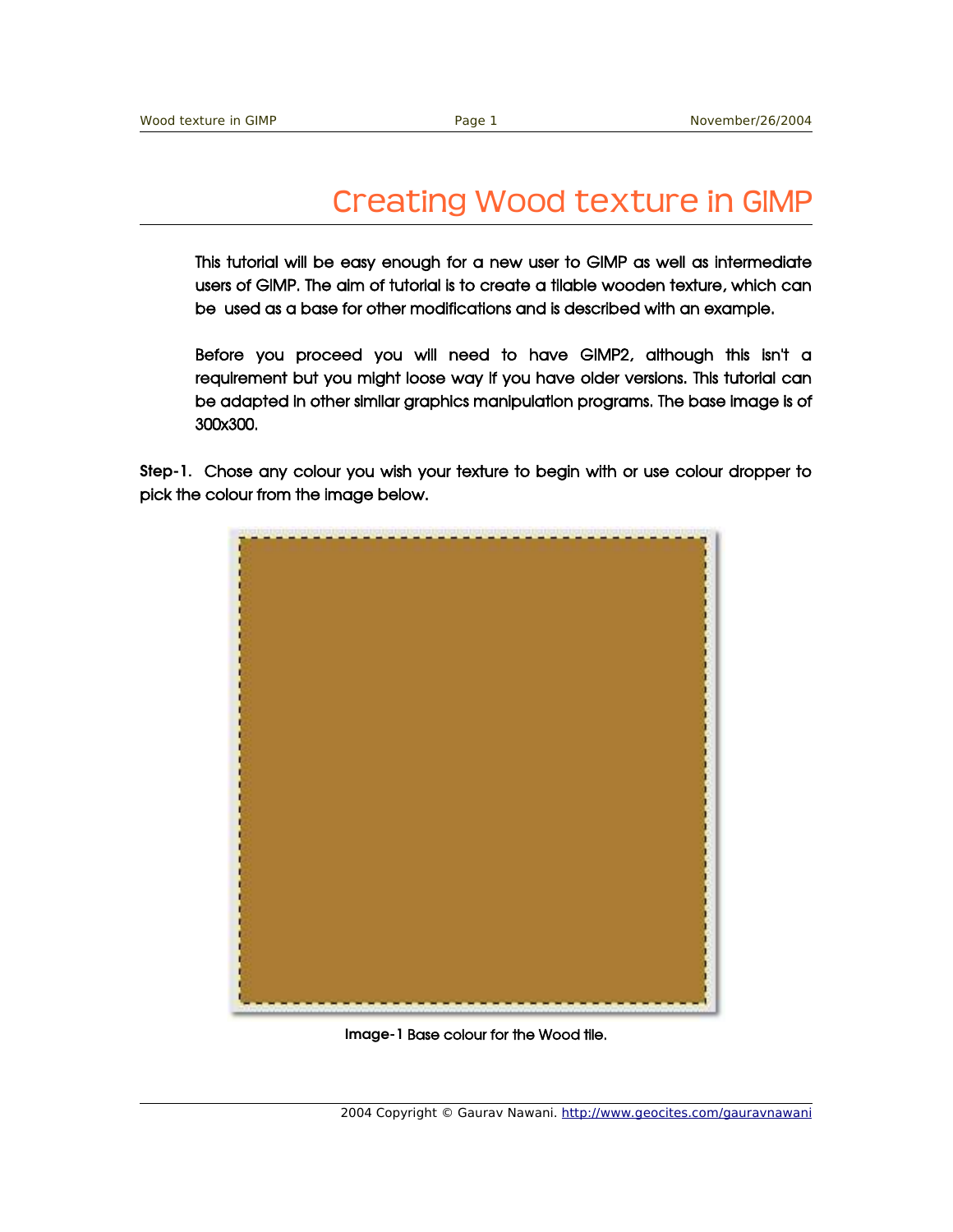Step-2. Create a new transparent layer and go to Filters >> Noise >> Noisify. Un-check independent in the Noisify dialog box and increase the setting to 0.76. Rename the layer to 'noise' or some thing you favour. Those of you who are using Gimp2.2pre first you need to have a white layer instead of transparent. Then go to Filter>> Noise >> Scatter RGB and un-check independent there, and use 0.56 as the value.



Image-2 The noise.

Step-3. Now we will create the wood skin pattern from the noise layer. You can keep a duplicate of the noise layer if you want to experiment more. Go to Filters>>Blur Motion Blur a motion blur dialog box will pop-up. See Image 3 for settings.

To smoothen the motion blur again apply the 'Motion blur' filter but this time in opposite direction i.e. 360<sup>0</sup>. Now change the mode of the motion blurred noise layer to 'Divide' from Normal.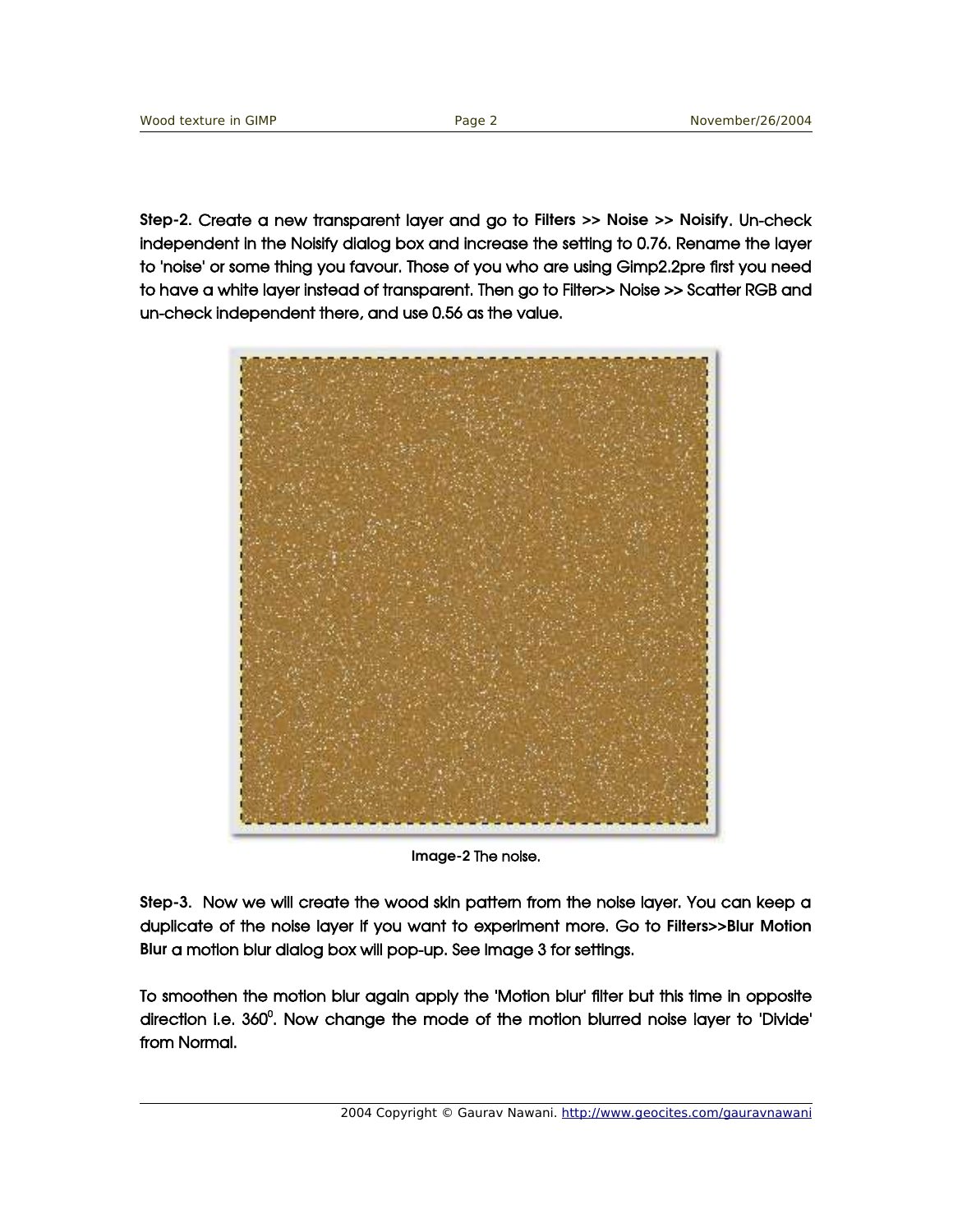|                  | <b>Motion Blur</b>     |                    |
|------------------|------------------------|--------------------|
| <b>Blur Type</b> |                        |                    |
| <b>Einear</b>    |                        |                    |
| Radial           |                        |                    |
| $\bigcirc$ Zoom  |                        |                    |
|                  | <b>Blur Parameters</b> |                    |
| Length: <        |                        | $\frac{1}{2}$<br>5 |
| Angle:           |                        | $180^\circ$        |
|                  |                        |                    |
|                  | <b>X</b> Cancel        | QK                 |
|                  |                        |                    |

Image-3 Motion Blur dialog box.

Step-4. To create a tilable image it is necessary that we do not have seams in the image. To remove seams there are two methods in GIMP first one is the filter which will make your tile seamless by using the image info at four corners and then overlapping them. You can do that by Filters>> Map>> Seamless. But for our work this will show visible patterns. So I had chosen manual method. It is pretty straight forward but requires more work, again it will give better results.

|                 | * Offset                                                 |
|-----------------|----------------------------------------------------------|
|                 | <b>Offset Layer</b><br>Empty Layer#1-137 (wood-tile.xcf) |
| Offset X: 128   | $\hat{\cdot}$                                            |
|                 | $\hat{\cdot}$<br>۳<br>Y: 128<br>px                       |
|                 | Offset by $(x/2)$ , $(y/2)$                              |
| $\sqrt{ }$ Wrap |                                                          |
| Fill Type       |                                                          |
|                 | Background                                               |
|                 | $\odot$ Transparent                                      |
|                 |                                                          |
|                 | & Cancel<br><b>OK</b>                                    |
|                 |                                                          |

Image-4 Offset dialog box.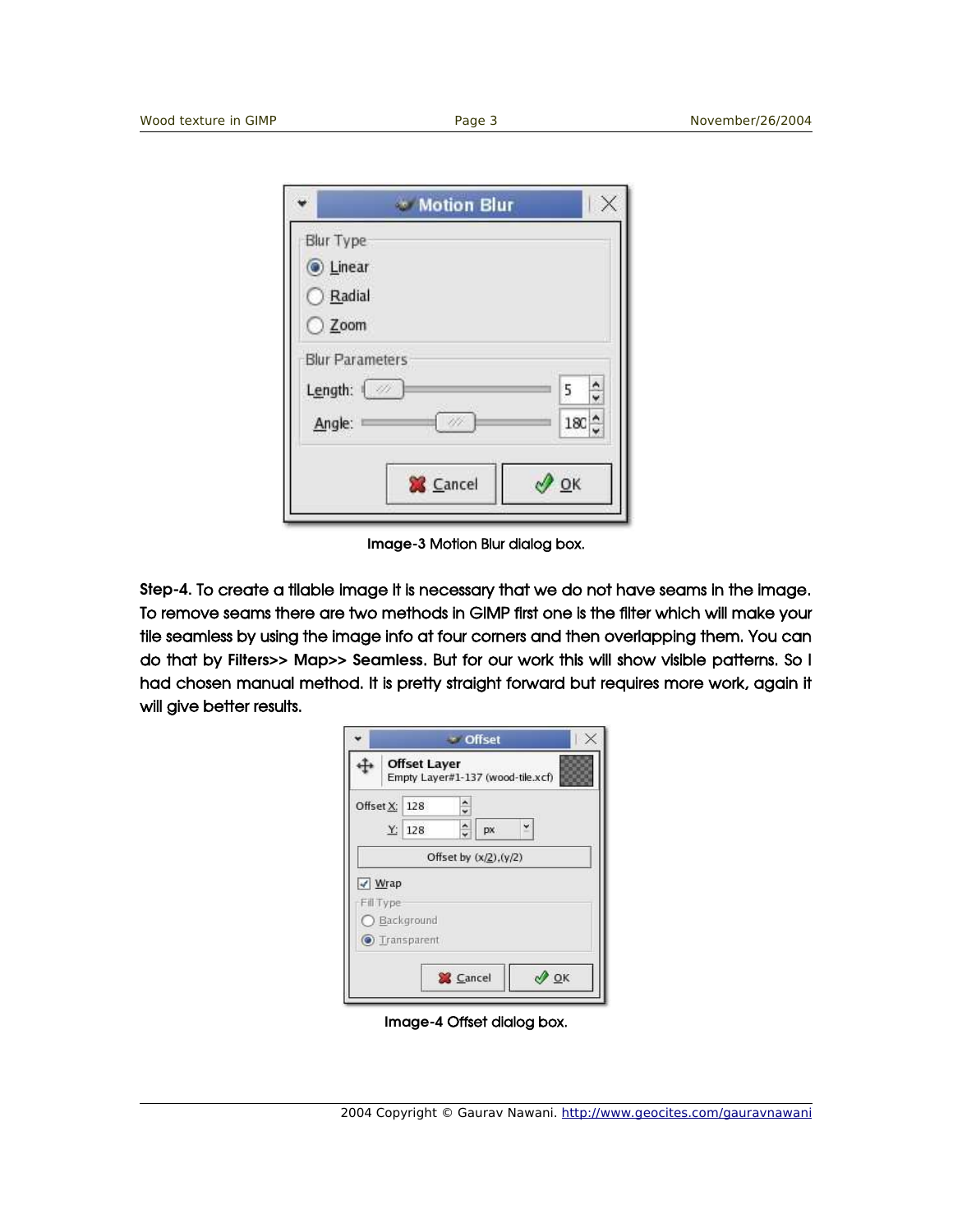To make a seamless tile manually, select the blurred noise tile if not selected, press 'Ctrl+Shift+O' It will open the offset dialog box (see Image4). Here you keep checked the wrap option. It is necessary. Just change the X an Y values to half or similar to what the size of image you made.

Step-5. After changing the offset of the blurred noise layer here something what you will get.



Image-5 Tile after offset wrapping.

The image5 the noise layer has very subtle seam horizontally but very visible seam vertically (note image is zoomed).

Now you can use "Smuge" tool (Skey) and very smaller brush size to try and remove the seam in between. If you are dexterous this method will bring better results as mostly the image have very similar patterns near the seam.

After making it seamless just reverse the offset by again inputting X and Y values in negative and again check for any visible seam and remove it again by using the 'Smuge' tool.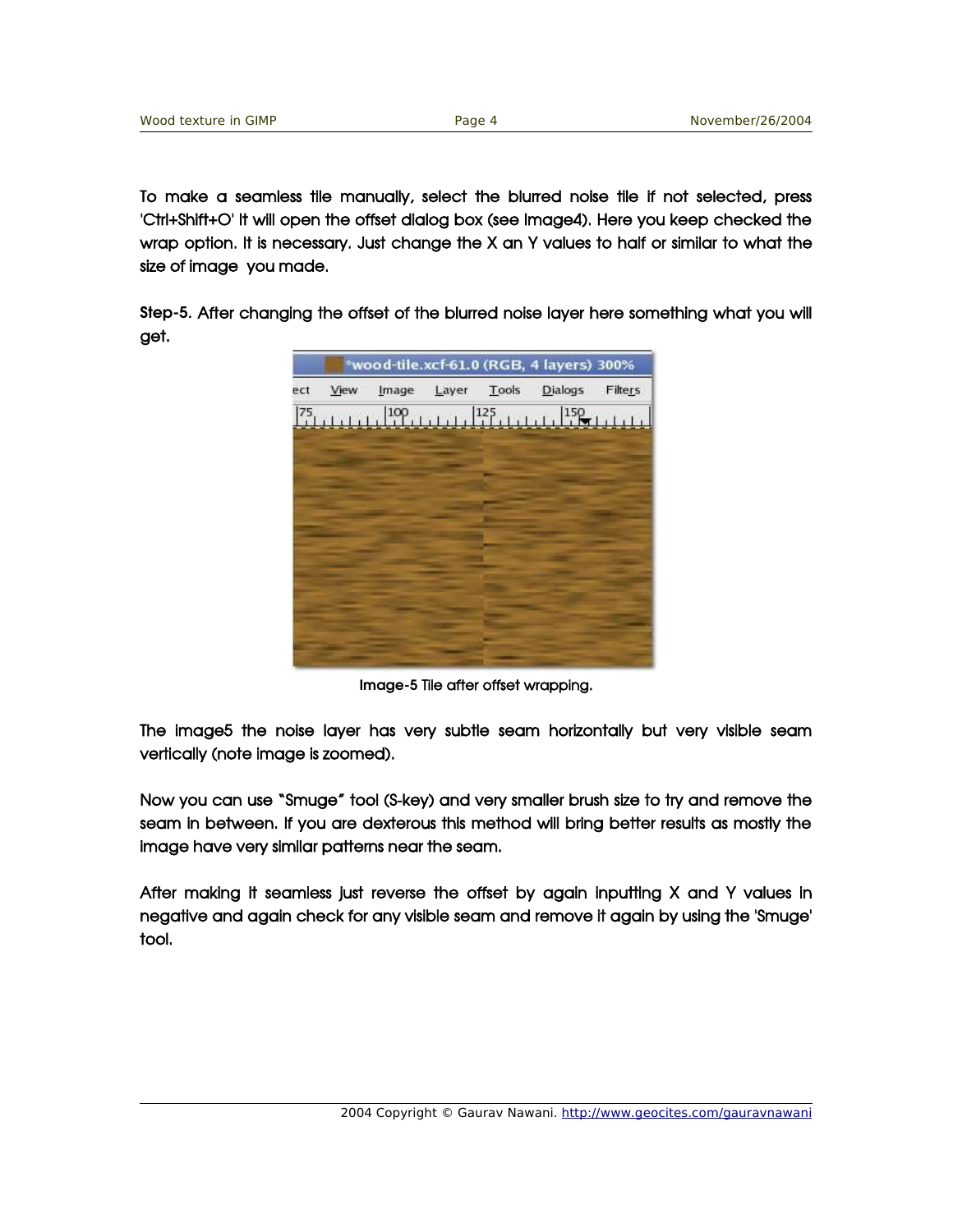Step-6. After making the Seamless tile from the noise layer we need to make it such that it can be used to provide good bump maps for the wood texture. Select the seamless tile layer, go to Filters>> Colors>> Map>> Colour Exchange. See Image 6. Chose Fro colour and to colour as shown in the image and press OK. This will change black colour to grey which can be used effectively for bump maps.

|            |                                      | Color Exchange                             |                        |
|------------|--------------------------------------|--------------------------------------------|------------------------|
|            |                                      | Preview: Click Inside to Pick "From Color" |                        |
|            |                                      |                                            |                        |
|            |                                      |                                            |                        |
|            |                                      |                                            |                        |
|            |                                      |                                            |                        |
|            |                                      |                                            |                        |
| From Color |                                      |                                            |                        |
|            |                                      |                                            |                        |
|            | $Red:$ $\boxed{\oslash}$             |                                            | 0.000                  |
|            | Red Threshold: 2                     |                                            | $\frac{1}{2}$<br>0.000 |
|            | Green: $\Box$                        |                                            | $\hat{\cdot}$<br>0.000 |
|            | Green Threshold: [228                |                                            | 0.000                  |
|            | Blue: $\Box$<br>Blue Threshold: [ 22 |                                            | 0.000<br>$0.000 \div$  |
|            |                                      | Lock Thresholds                            |                        |
| To Color   |                                      |                                            |                        |
|            |                                      |                                            |                        |
| Red: 1     |                                      | - Ar                                       | $0.608 \hat{z}$        |
| Green:     |                                      |                                            | 0.608                  |
| Blue:      |                                      | 40                                         | $0.608 \hat{z}$        |
|            |                                      |                                            |                        |
|            |                                      | <b>X</b> Cancel                            | $\frac{1}{2}$ ok       |

Image-6 Colour exchange dialog with settings.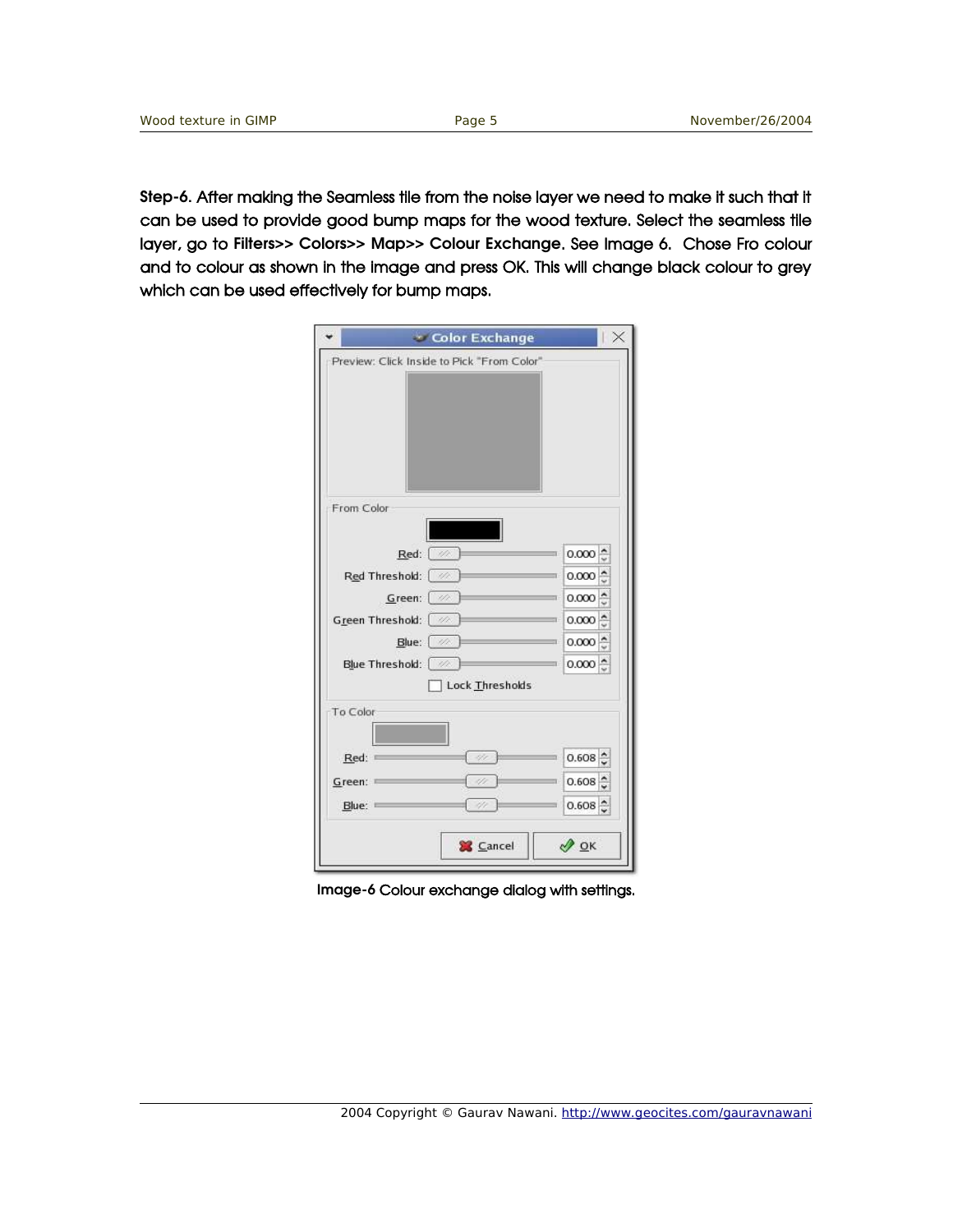Step-7. Now select the 'base colour' layer and got to Filers>> Map>> Bump Map. Here select the tiled noise layer as the bump map and change the values as shown in the image7.

|                                 |         | * Bump Map                                                                                                         |                |        | X             |
|---------------------------------|---------|--------------------------------------------------------------------------------------------------------------------|----------------|--------|---------------|
| Ł.<br><b>Parameter Settings</b> | $\star$ | Map Type<br>Linear Map<br>Spherical Map<br>Sinuosidal Map<br>√ Compensate for Darkening<br>$\sqrt{ }$ Tile Bumpmap | Invert Bumpmap |        |               |
| Bump Map:                       |         | wood-tile.xcf-61/noise-bump-colour-139 *                                                                           |                |        |               |
|                                 |         |                                                                                                                    |                |        |               |
| Azimuth:                        |         |                                                                                                                    |                | 135.00 | $\hat{\cdot}$ |
| Elevation:                      |         |                                                                                                                    |                | 45.00  | $\hat{\cdot}$ |
| Depth:                          |         |                                                                                                                    |                | 3      | $\hat{\cdot}$ |
| X Offset:                       |         |                                                                                                                    |                | 0      | $\frac{1}{2}$ |
| Y Offset:                       |         |                                                                                                                    |                | 0      | $\frac{1}{2}$ |
| Waterlevel: 2                   |         |                                                                                                                    |                | 0      | $\frac{1}{x}$ |

Image-7 Tile Bump Map dialog box.

After applying bump map you will get the very basic building block for the wood tile. The tile should look like as in image7, but depending on your settings it may vary.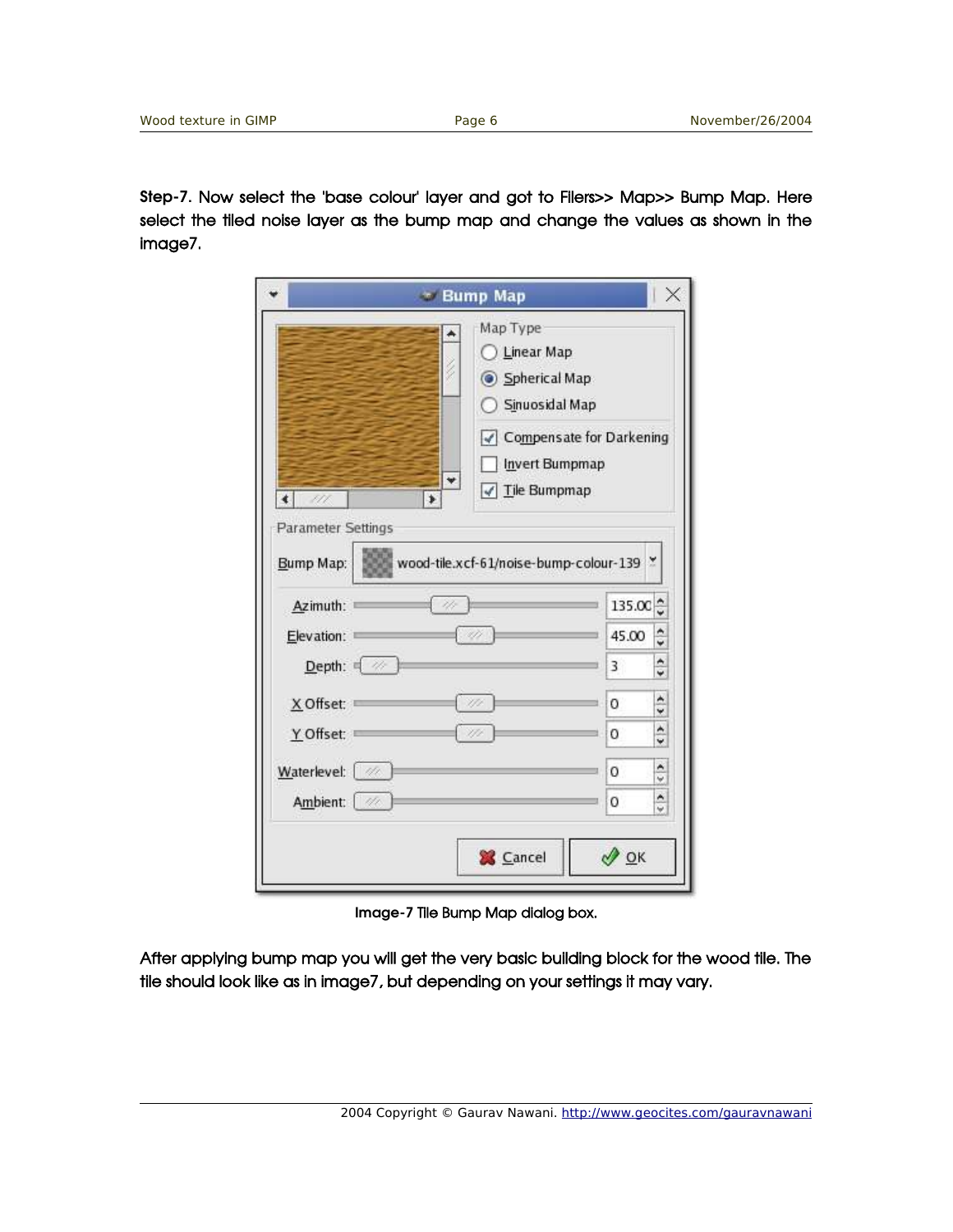Step-8. The tile as it appears will look pretty basic and it need to dirtied up a bit. Follow the following actions carefully.

- Duplicate the noise layer two times and merge them. And retain the layer mode for it at 'Divide'.
- Select any colour from it by using the tool "Select regions by colour" (Shift+O).
- Press 'Ctrl+I' or goto Select>> Invert Selection to Invert the selection.
- Without disturbing the selection create another transparent layer and rename it dirty.
- Fill the selection with Black colour in the dirty layer (in image8 its is shown by layer named Empty layer).
- Change the layer mode to 'Grain Merge' and opacity to 50.



Image-8 Tile layers.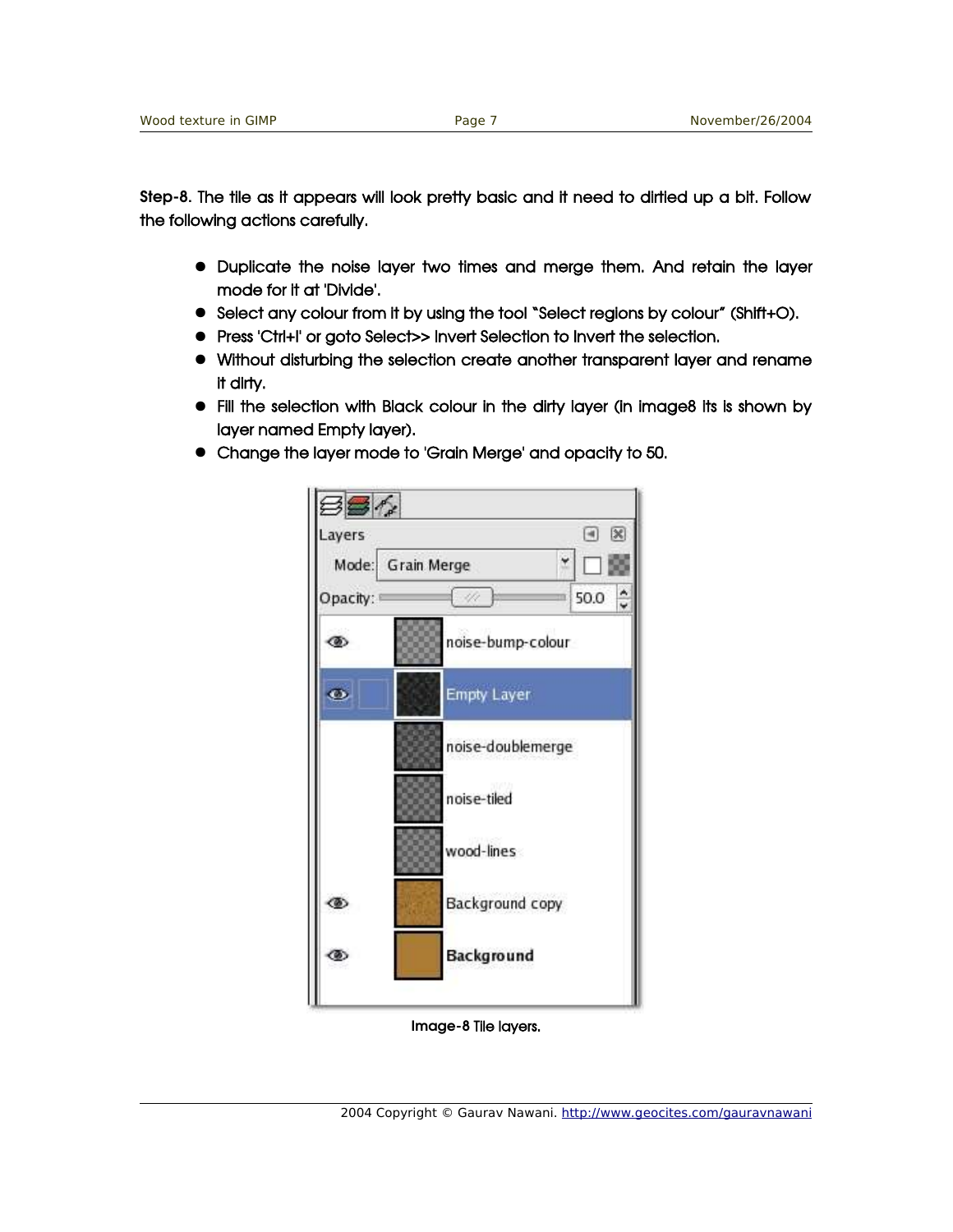The basic wooden tile is ready for action. At this point you can use or modify it for any use you wish.



Image-9. In the mean time the basic tile should be looking like this.



Image-10. Notice the seam-lessness of the tile. Here it is repeated two times